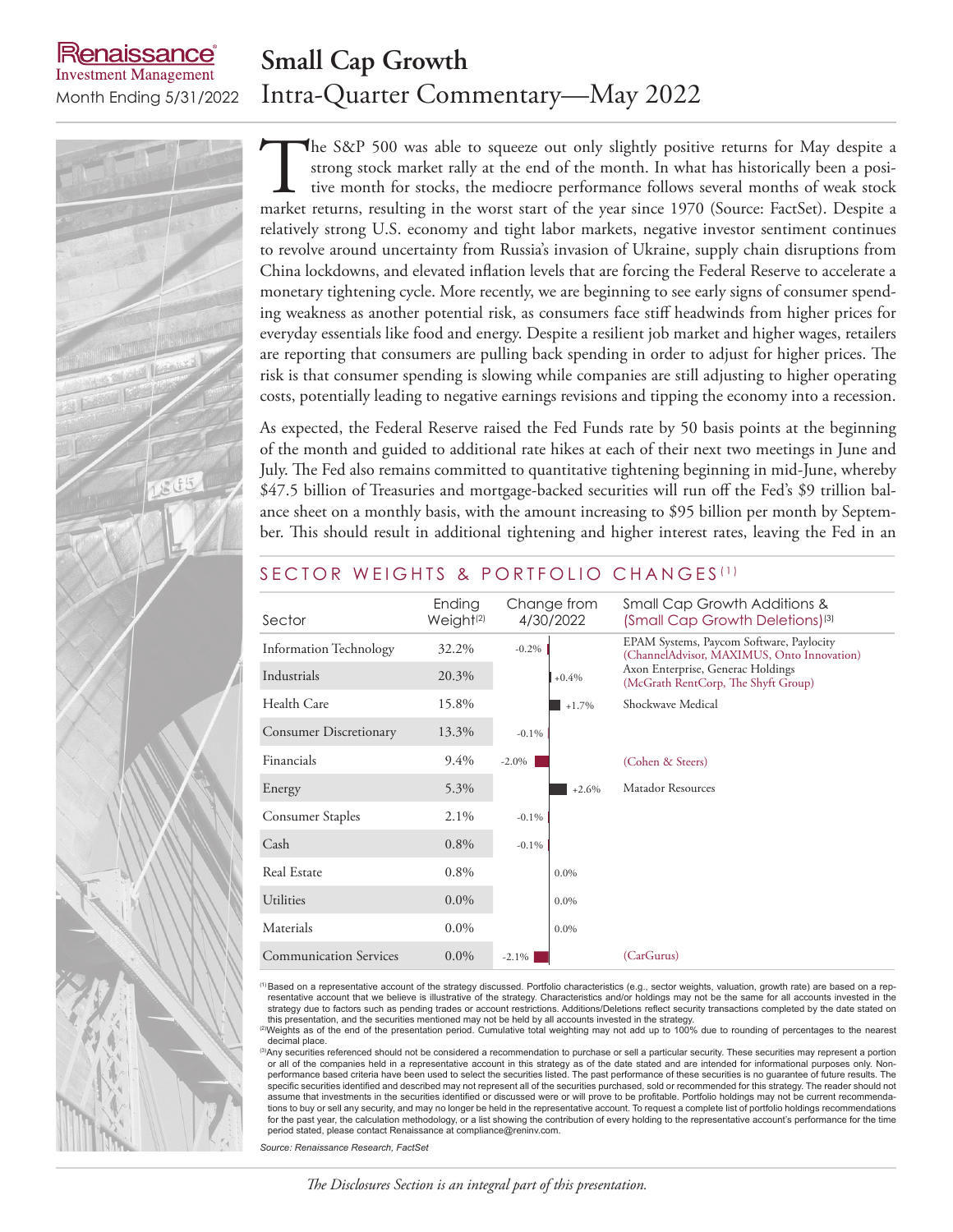## enaissance **Investment Management**

# **Small Cap Growth** Month Ending 5/31/2022 Intra-Quarter Commentary—May 2022

#### CONTRIBUTORS TO RETURN (1)(2)

| <b>Ticker</b>                             | Company Name            | Average Weight <sup>(3)</sup> | Contribution to Return |  |  |  |
|-------------------------------------------|-------------------------|-------------------------------|------------------------|--|--|--|
| TOP FIVE CONTRIBUTORS-SMALL CAP GROWTH    |                         |                               |                        |  |  |  |
| OAS                                       | Oasis Petroleum         | 2.87%                         | $0.60\%$               |  |  |  |
| <b>GDYN</b>                               | Grid Dynamics           | 2.41%                         | 0.58%                  |  |  |  |
| <b>SITM</b>                               | SiTime                  | 2.25%                         | $0.55\%$               |  |  |  |
| <b>AXON</b>                               | Axon Enterprise         | 1.26%                         | 0.38%                  |  |  |  |
| <b>GNRC</b>                               | <b>Generac Holdings</b> | 1.16%                         | 0.38%                  |  |  |  |
| BOTTOM FIVE CONTRIBUTORS—SMALL CAP GROWTH |                         |                               |                        |  |  |  |

| CARG        | CarGurus        | 0.79% | $-0.75%$  |
|-------------|-----------------|-------|-----------|
| BOX         | Box             | 2.51% | $-0.42%$  |
| <b>BOOT</b> | Boot Barn       | 2.16% | $-0.27\%$ |
| <b>MMS</b>  | <b>MAXIMUS</b>  | 0.70% | $-0.24%$  |
| <b>APPS</b> | Digital Turbine | 0.92% | $-0.22\%$ |

(1)Based on a representative account of the strategy discussed. Portfolio characteristics (e.g., sector weights, valuation, growth rate) are based on a representative account that we believe is illustrative of the strategy. Characteristics and/or holdings may not be the same for all accounts invested in the strategy

due to factors such as pending trades or account restrictions.<br><sup>③</sup>The securities listed should not be considered a recommendation to purchase or sell a particular security. These securities represent the top five and bottom five contributors by weight to the performance of a representative account in this strategy, excluding spinoffs, as of the date stated and are intended for informational purposes only. The past performance of these securities is no guarantee of future results. The specific securities identified and described<br>may not represent all of the securities purchased, sold or recom identified or discussed were or will prove to be profitable. Portfolio holdings may not be current recommendations to buy or sell a security and may no longer be held in the representative account. To request a complete list of portfolio holdings recommendations for the past year, the calculation methodology, or a list showing the contribution of every holding to the representative account's performance for the time period stated, please contact Renaissance at compliance@reninv.com.

(2)Average weights over the presentation period.

*Source: Renaissance Research, FactSet*

unenviable position as it fights the highest inflation rates in over 50 years in the face of slowing economic growth. We will stay in our lane and avoid making predictions on the future intentions of the Federal Reserve. Instead, we will take the Fed at their word when they state that their goal is to raise interest rates until they create a level of demand destruction that will lower the inflation rate. Unfortunately, no one knows what that level is, not even the Fed.

Our Small Cap Growth portfolio posted a positive return during the month of May and outperformed the Russell 2000 Growth Index, which declined. The top performing sector in the index for the month was Energy, as oil prices reached \$115, and the Materials sector was the second best. The Real Estate sector was the worst performer during May, followed by the Health Care sector. The relative outperformance of our Small Cap Growth Strategy was driven by stock selection in the Information Technology and Health Care sectors. Detracting the most from relative performance was stock selection in Communication Services and our zero-weight in Materials.

Our top contributor during the month was **Oasis Petroleum** (OAS), an oil and gas producer with assets in the Williston Basin in North Dakota and Montana. The company continues to benefit from rising oil and natural gas prices which have enabled the company to return additional cash to shareholders through dividends and share repurchases. In addition, the company announced a merger with Whiting Petroleum, another significant oil and gas producer in the Williston Basin. This should allow the company to achieve cost synergies and return additional capital to shareholders.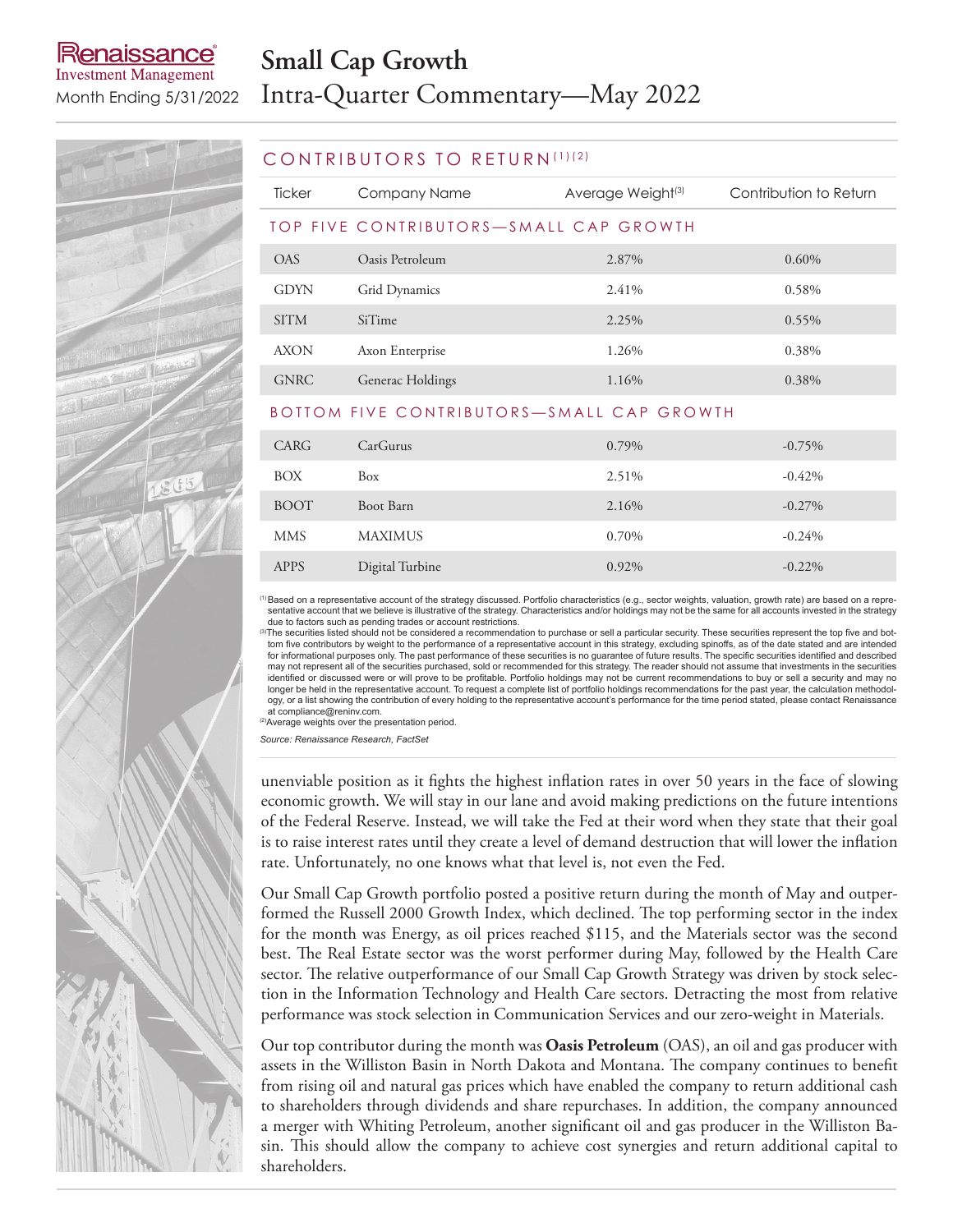## **Small Cap Growth** Month Ending 5/31/2022 Intra-Quarter Commentary—May 2022



enaissance **Investment Management** 

> **CarGurus** (CARG) detracted the most from performance, as the company reported mixed results for the first quarter. While the company continues to add car dealers to its network, declining used car prices hurt its dealer-to-dealer sales, as dealers have been reluctant to take on additional inventory. Moreover, the company's operating income guidance for the second quarter was below expectations, as the company is increasing its marketing spending to drive future revenue growth. As fundamentals have appeared to deteriorate rapidly since the company's last earnings report in February, we exited our position.

> We added a number of new holdings during the month. **Matador Resources** (MTDR), **Axon Enterprise** (AXON), **EPAM Systems** (EPAM), **Generac Holdings** (GNRC), **Paycom Software**  (PAYC), and **Paylocity** (PCTY) were all added in May. Most are companies that we have owned in the past, and the recent drawdown in the market gave us an opportunity to add back these high-quality growth stocks at a reasonable valuation. (Matador Resources was the only position we added that we had not previously owned.) We exited **Shyft Group** (SHYF), **CarGurus** (CARG), **ChannelAdvisor** (ECOM), **McGrath RentCorp** (MGRC), **MAXIMUS** (MMS), **Onto Innovation** (ONTO), and **Cohen & Steers** (CNS) to make room for the additions.

> Matador Resources is an oil and gas producer with 94% of its production coming from the highly prolific Delaware Basin in west Texas and New Mexico. Matador is one of the few oil producers that is increasing production—volumes increased 14.6% in 2021 and are forecast to grow 19% this year. At the current pace, the company has over 20 years of drilling inventory. Additionally, the company should generate in excess of \$900 million in free cash flow that can be used to pay down debt and return cash to shareholders through dividends or share repurchases. The energy sector continues to be attractive to us, as oil and natural gas prices look to remain higher for the foreseeable future and valuations remain attractive.

> We exited our position in MAXIMUS as the company is seeing a decline in its COVID-related revenues and new programs are delayed due to the timing of Federal government decisions.

## D IS CLOSURES

The opinions stated in this presentation are those of Renaissance as of May 31, 2022 and are subject to change at any time due to changes in market or economic conditions.

#### GICS<sup>®</sup> SECTOR INFORMATION

Sector Listing according to MSCI and S&P Dow Jones data: MSCI and S&P Dow Jones do not make any express or implied warranties or representations and shall have no liability whatsoever with respect to any GICS data contained herein.

#### P E R F O R M A N C E

If Renaissance or benchmark performance is shown, it represents historically achieved results, and is no guarantee of future performance. All performance is shown in U.S. dollars unless otherwise stated. Future investments may be made under materially different economic conditions, in different securities and using different investment strategies and these differences may have a significant effect on the results portrayed. Each of these material market or economic conditions may or may not be repeated. Therefore, there may be sharp differences between the benchmark or Renaissance performance shown and the actual performance results achieved by any particular client. Benchmark results are shown for comparison purposes only. The benchmark presented represents unmanaged portfolios whose characteristics differ from the composite portfolios; however, they tend to represent the investment environment existing during the time periods shown. The benchmark cannot be invested in directly. The returns of the benchmark do not include any transaction costs, management fees or other costs. The holdings of the client portfolios in our composites may differ significantly from the securities that comprise the benchmark shown. The benchmark has been selected to represent what Renaissance believes is an appropriate benchmark with which to compare the composite performance.

The value of an investment may fall as well as rise. Please note that different types of investments involve varying degrees of risk and there can be no assurance that any specific investment will either be suitable or profitable for a client or prospective client's investment portfolio. Investor principal is not guaranteed and investors may not receive the full amount of their investment at the time of sale if asset values have fallen. No assurance can be given that an investor will not lose invested capital. Consultants supplied with these performance results are advised to use this data in accordance with SEC guidelines. The actual performance achieved by